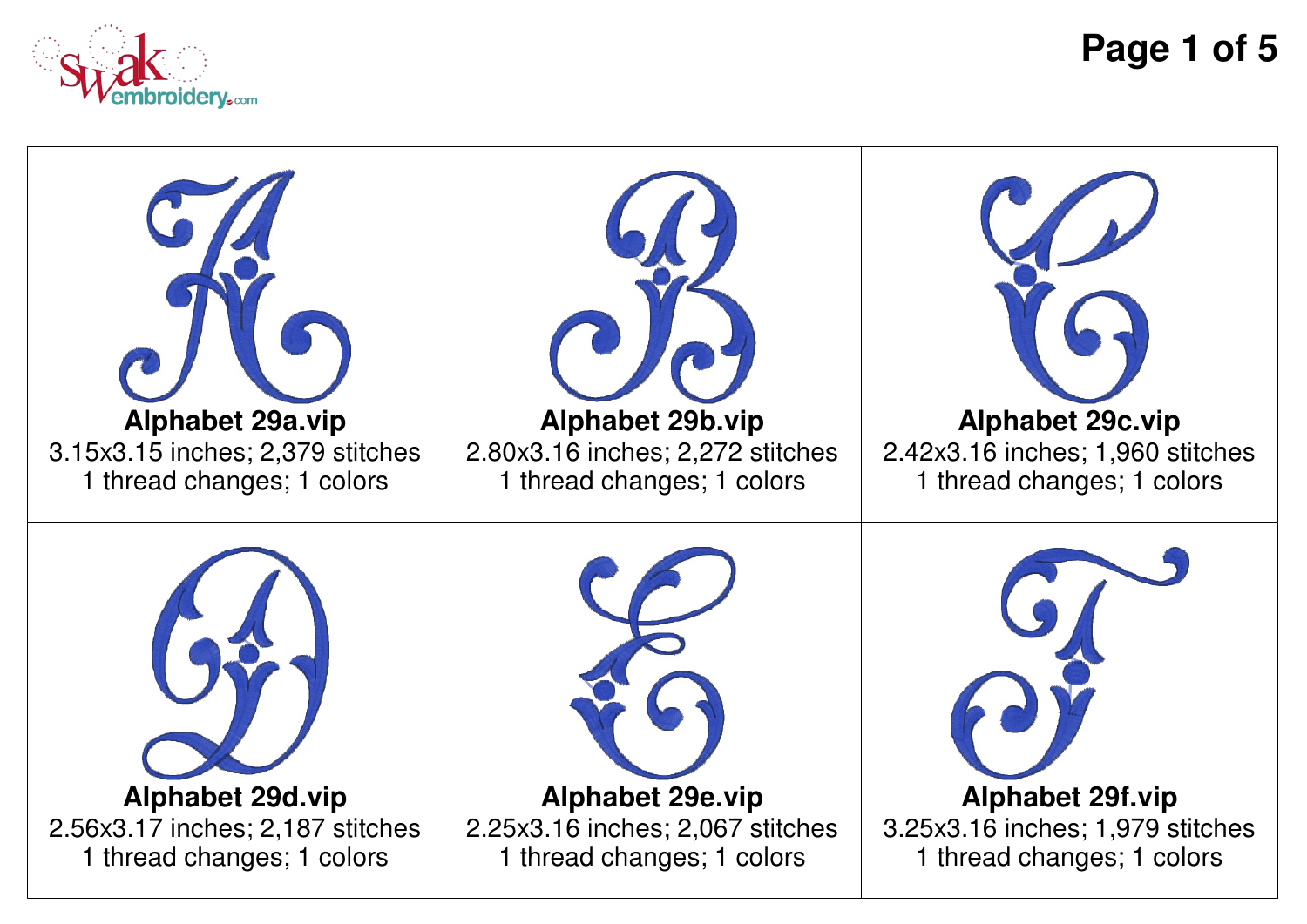**Page 2 of 5**

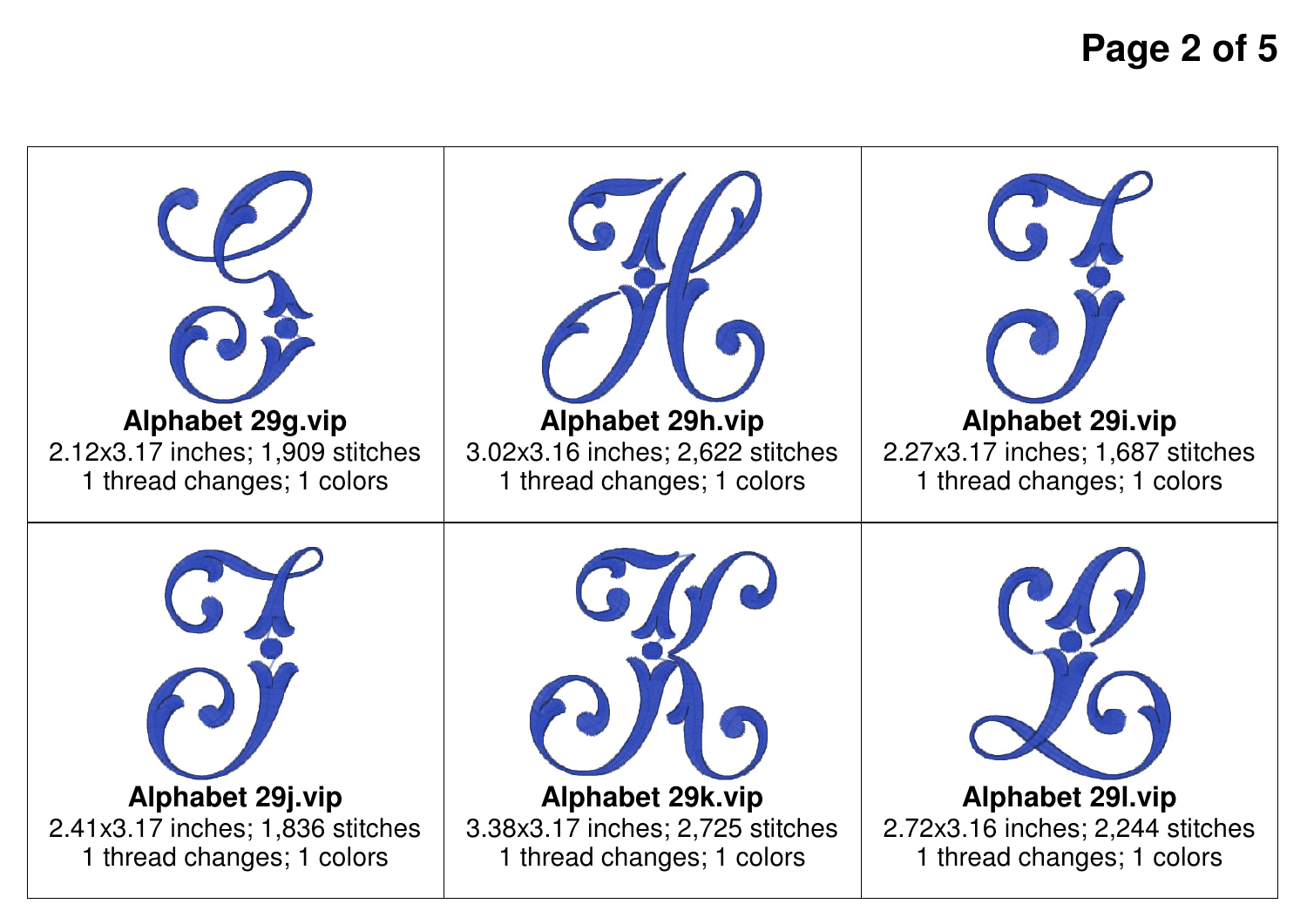**Page 3 of 5**

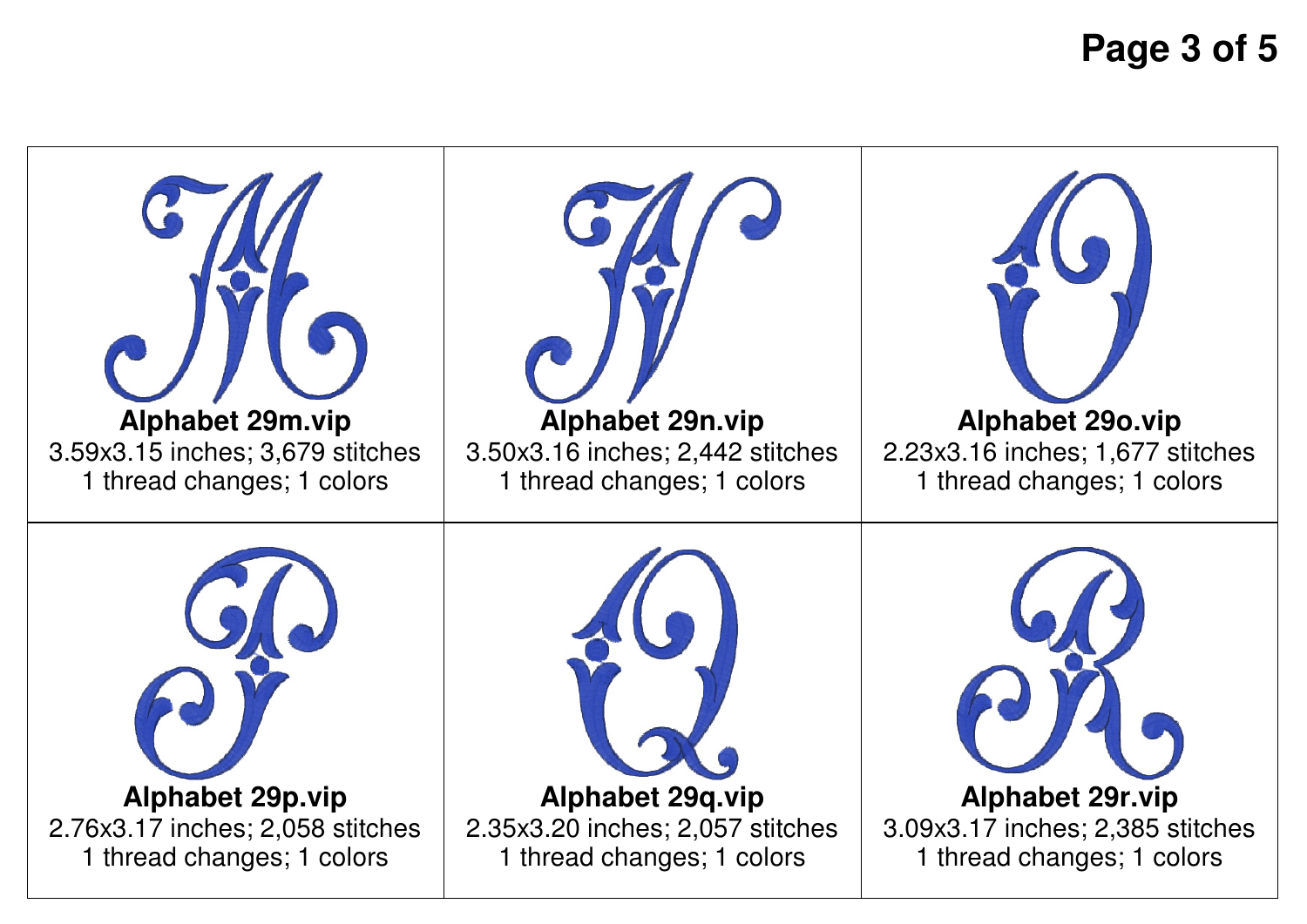**Page 4 of 5**